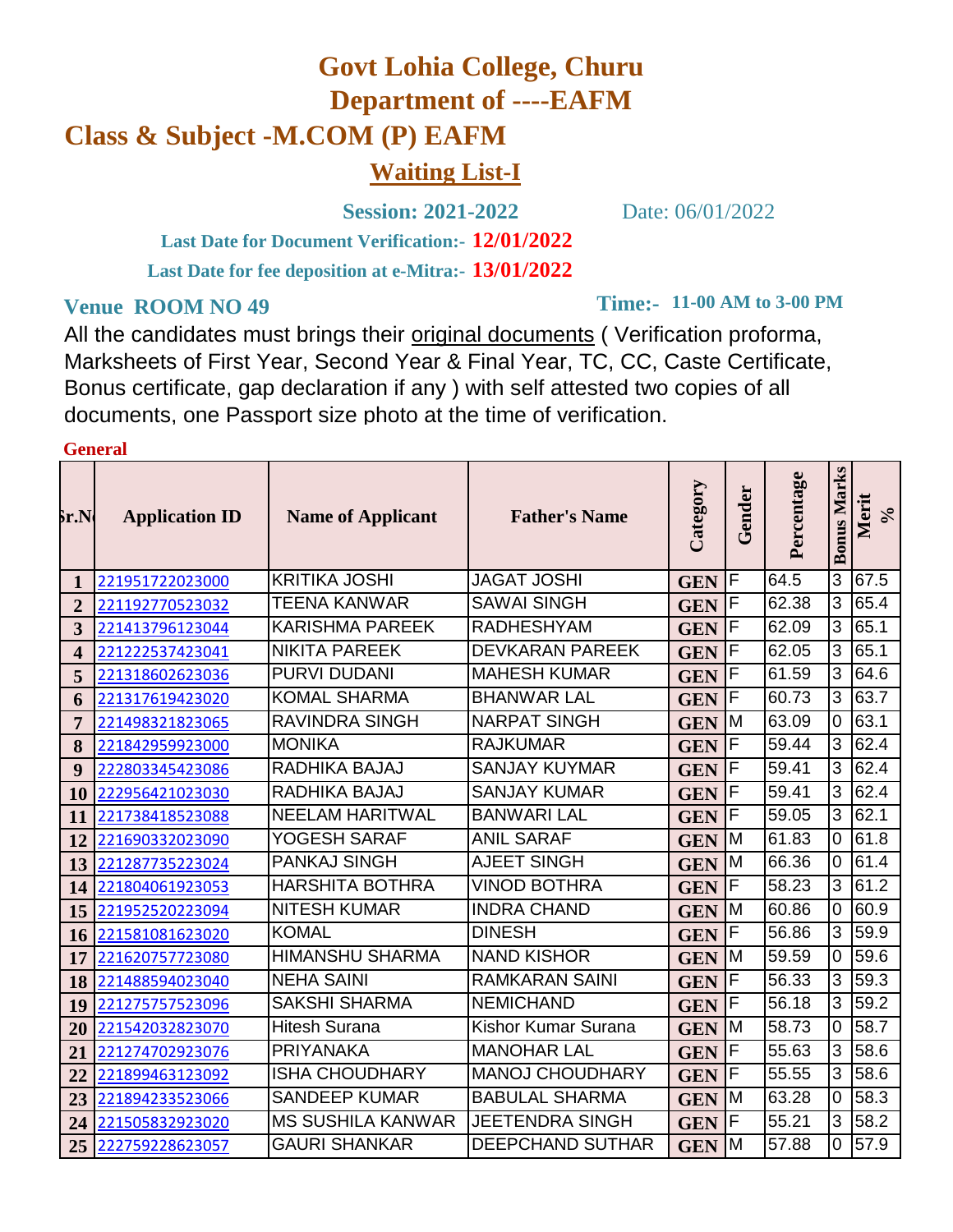|                 | 26 221813957023048 | <b>HARSH BAJAJ</b>      | <b>SUBHASH BAJAJ</b>    | <b>GEN M</b> |     | 57.55 | 0              | 57.6 |
|-----------------|--------------------|-------------------------|-------------------------|--------------|-----|-------|----------------|------|
|                 | 27 221200567123029 | TAMANNA KHAN            | <b>AYUB KHAN</b>        | <b>GEN</b>   | ΙF  | 54.23 | 3              | 57.2 |
|                 | 28 221201571923050 | SAHUNU RITA             | <b>SATYAVEER SINGH</b>  | <b>GEN</b>   | F   | 54.23 | 3              | 57.2 |
| 29              | 221291740223049    | <b>AKTA SHARMA</b>      | <b>MANGI LAL SHARMA</b> | <b>GEN</b>   | lF. | 53.59 | 3              | 56.6 |
| 30              | 221469748923033    | LATA CHOUDHARY          | <b>KAMAL KUMAR</b>      | <b>GEN</b>   | ΙF  | 53.58 | 3              | 56.6 |
| 31              | 221334580823072    | <b>POONAM</b>           | <b>MAHAVEER</b>         | <b>GEN</b>   | F   | 53.45 | 3              | 56.5 |
| 32              | 221474555323066    | YASHAVI SARAF           | <b>SUNIL SARAF</b>      | <b>GEN</b>   | F   | 52.04 | 3              | 55   |
|                 | 33 221433890023097 | <b>RITU MITTAL</b>      | <b>RAMANAND MITTAL</b>  | <b>GEN</b>   | F   | 51.95 | 3              | 55   |
|                 | 34 221150036423036 | RADHIKA TOSHNIWAL       | <b>SHYAM SUNDER</b>     | <b>GEN</b>   | ΙF  | 51.77 | 3              | 54.8 |
|                 | 35 221651843123065 | TANU AGARWAL            | <b>SUSHIL AGARWAL</b>   | <b>GEN</b>   | F   | 51.36 | 3              | 54.4 |
|                 | 36 221767996523041 | RACHANA BHATI           | <b>RAKESH KUMAR</b>     | <b>GEN</b>   | F   | 50.92 | 3              | 53.9 |
| 37              | 221113244923018    | <b>DHEERAJ KANWAR</b>   | <b>RAGHUVEER SINGH</b>  | <b>GEN</b>   | F   | 50.27 | 3              | 53.3 |
|                 | 38 221930838823038 | <b>MEENAXI SHARMA</b>   | <b>KAILASH CHANDRA</b>  | <b>GEN</b>   | lF. | 49.83 | 3              | 52.8 |
| 39              | 221438189123050    | <b>KRISHNA MAHARSHI</b> | DEENDAYAL               | <b>GEN</b>   | M   | 52.5  | 0              | 52.5 |
|                 | 40 221719774023090 | NAMRATA SHARMA          | <b>SHYAM LAL MISHRA</b> | <b>GEN</b>   | F   | 49    | 3              | 52   |
| 41              | 221512600023092    | TANIYA BIRMIWAL         | NIRMAL BIRMIWALA        | <b>GEN</b>   | F   | 48.64 | 3              | 51.6 |
|                 | 42 221808935023067 | <b>KAPIL JAIN</b>       | <b>RAJESH JAIN</b>      | <b>GEN</b>   | M   | 51.5  | 0              | 51.5 |
|                 | 43 221582775423097 | <b>ABHISHEK SHARMA</b>  | <b>INDRAPAL SHARMA</b>  | <b>GEN</b>   | M   | 50.29 | $\overline{0}$ | 50.3 |
|                 | 44 221912893923033 | <b>DINESH KUMAR</b>     | <b>PAWAN KUMAR</b>      | <b>GEN</b>   | M   | 50.09 | $\overline{0}$ | 50.1 |
| 45 <sup>1</sup> | 221146708223018    | <b>DIVYA LAKHOTIA</b>   | <b>SUSHIL LAKHOTIA</b>  | <b>GEN</b>   | M   | 50    | $\overline{0}$ | 50   |
|                 | 46 221849166223033 | <b>MANOJ KUMAR</b>      | <b>VINOD KUMAR</b>      | <b>GEN</b>   | M   | 49.59 | 0              | 49.6 |
| 47              | 222741229023034    | <b>PRAVEEN RAMAN</b>    | RAM PADARTH RAMAN       | <b>GEN</b>   | M   | 48.08 | 0              | 48.1 |
|                 | 48 221244777223032 | <b>MUSKAN KYAL</b>      | CHANDRA PRAKASH         | <b>GEN</b>   | F   | 47.91 | 0              | 47.9 |
| 49              | 221513050923020    | <b>GAYATRI</b>          | <b>RAM SINGH</b>        | <b>GEN</b>   | F   | 45.45 | 0              | 45.5 |
| 50              | 221144283723017    | <b>SIVANEE TATED</b>    | <b>BRIJ MOHAN TATED</b> | <b>GEN</b>   | F   | 42.45 | 3              | 45.5 |
|                 |                    |                         |                         |              |     |       |                |      |

**OBC**

| 1               | 221470436923086 | <b>GANGADHAR SAINI</b>    | <b>SHRAVAN SAINI</b>      | <b>OBC</b> | M | 54.77 | 0        | 54.8 |
|-----------------|-----------------|---------------------------|---------------------------|------------|---|-------|----------|------|
| $\overline{2}$  | 221642288423033 | <b>HARISH PRAJAPAT</b>    | <b>BALBEER</b>            | <b>OBC</b> | м | 54.71 | 0        | 54.7 |
| 3               | 221187927123052 | <b>NAVEEN KUMAR</b>       | <b>RAJKUMAR</b>           | <b>OBC</b> | М | 54.64 | 0        | 54.6 |
| $\overline{4}$  | 221927053023090 | <b>MANISH KUMAR</b>       | <b>RAJ KUMAR</b>          | <b>OBC</b> | M | 54.27 | 0        | 54.3 |
| 5               | 221206559823080 | <b>SACHIN LAKHERA</b>     | VINOD KUMAR               | <b>OBC</b> | M | 53.95 | 0        | 54   |
| $6\overline{6}$ | 221344618923038 | <b>REKHA KUMARI</b>       | <b>RAJENDRA KUMAR</b>     | <b>OBC</b> | F | 50.77 | 3        | 53.8 |
| 7               | 221704100023097 | <b>ROHIT PRAJAPAT</b>     | <b>SUNIL KUMAR</b>        | <b>OBC</b> | M | 53.41 | 0        | 53.4 |
| $\overline{8}$  | 222984702023066 | <b>NITESH SONI</b>        | <b>RUPENDRA KUMAR</b>     | <b>OBC</b> | M | 52.91 | 0        | 52.9 |
| 9               | 221742089323076 | <b>NARESH KUMAR</b>       | <b>RAMESH KUMAR</b>       | <b>OBC</b> | M | 51.79 | 0        | 51.8 |
| 10              | 222208920023077 | <b>KOMAL SAINI</b>        | <b>MAHESH KUMAR SAINI</b> | <b>OBC</b> | F | 48.77 | 3        | 51.8 |
| 11              | 221810384923054 | <b>NISHA ROHIWAL</b>      | LAXMINARAYAN              | <b>OBC</b> | F | 48.32 | 3        | 51.3 |
| 12              | 221364563923046 | <b>MUKESH KUMAR SAINI</b> | <b>RAMESH KUMAR</b>       | <b>OBC</b> | м | 51.27 | 0        | 51.3 |
| 13              | 221743058123053 | <b>BHAGWATI NYOL</b>      | PARMESHWAR LAL            | <b>OBC</b> | F | 51.61 | 3        | 49.6 |
| 14              | 221197476023098 | <b>SUBHASH PRAJAPAT</b>   | <b>RUKMANAND</b>          | <b>OBC</b> | М | 48.27 | 0        | 48.3 |
| 15              | 221976778223060 | VIKASH KUMAR SAINI        | <b>BAJRANG LAL SAINI</b>  | <b>OBC</b> | M | 47.64 | $\Omega$ | 47.6 |
| 16              | 221189141223010 | <b>ANAND KUMAR SAIN</b>   | <b>RAJKUMAR SAIN</b>      | <b>OBC</b> | M | 46.23 | 0        | 46.2 |
| 17              | 221591558623042 | KOMAL JHAJHARIYA          | <b>MAHAVEER SINGH</b>     | <b>OBC</b> | F | 46.09 | 0        | 46.1 |
| 18              | 221930563023035 | PRAKASH SINGH             | <b>DEEP SINGH</b>         | <b>OBC</b> | M | 45.54 | 0        | 45.5 |
| 19              | 221125300623058 | <b>JAY TANWAR</b>         | <b>SUNIL TANWAR</b>       | <b>OBC</b> | M | 44.82 | 0        | 44.8 |
| 20              | 221951016923079 | <b>DEEPAK BHATI</b>       | <b>RAJKUMAR BHATI</b>     | <b>OBC</b> | M | 44.82 | 0        | 44.8 |
| 21              | 221128695823043 | <b>MANISH KUMAR SONI</b>  | <b>ASHOK KUMAR SONI</b>   | <b>OBC</b> | M | 44.64 | 0        | 44.6 |